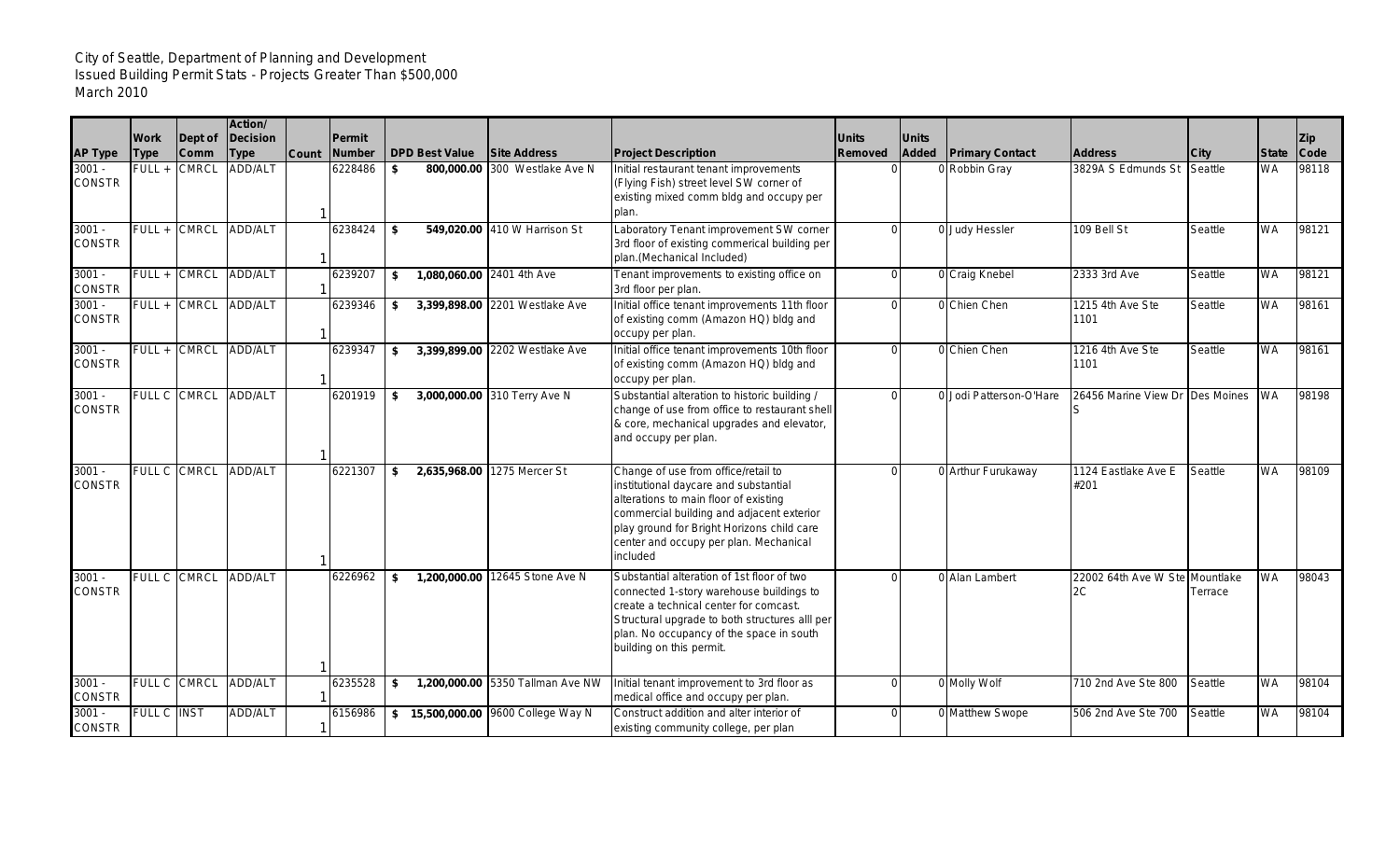## City of Seattle, Department of Planning and Development Issued Building Permit Stats - Projects Greater Than \$500,000 March 2010

|                                 | Work               | Dept of          | Action/<br><b>Decision</b> |              | Permit  |                                 |                                  |                                                                                                                                                                                                                 | <b>Units</b>   | <b>Units</b> |                           |                                        |         |              | IZip.       |
|---------------------------------|--------------------|------------------|----------------------------|--------------|---------|---------------------------------|----------------------------------|-----------------------------------------------------------------------------------------------------------------------------------------------------------------------------------------------------------------|----------------|--------------|---------------------------|----------------------------------------|---------|--------------|-------------|
| <b>AP Type</b>                  | <b>Type</b>        | <b>Comm</b>      | <b>Type</b>                | <b>Count</b> | Number  | <b>DPD Best Value</b>           | <b>Site Address</b>              | <b>Project Description</b>                                                                                                                                                                                      | Removed        | <b>Added</b> | <b>Primary Contact</b>    | <b>Address</b>                         | City    | <b>State</b> | <b>Code</b> |
| $3001 -$<br><b>CONSTR</b>       | <b>FULL C</b>      | <b>INST</b>      | ADD/ALT                    |              | 6169390 | \$70,924,500.00                 | 1705 NE Pacific St               | Phase III of V (architectural completion<br>through 5th floor) Expansion/new addition to<br>the university of washington medical center.<br>Addition will tie into the existing facility and<br>occupy per plan |                |              | 0 Jodi Patterson-O'Hare   | 26456 Marine View Dr Des Moines        |         | <b>WA</b>    | 98198       |
| <b>COMMERCIAL ADD ALT</b><br>11 |                    |                  |                            |              |         | \$103,689,345.00                |                                  |                                                                                                                                                                                                                 | $\overline{0}$ | $\Omega$     |                           |                                        |         |              |             |
| $3001 -$<br><b>CONSTR</b>       | FULL C SF/D        |                  | ADD/ALT                    |              | 6234285 | \$                              | 553,503.00 904 16th Ave E        | Reconstruct sunroom and construct major<br>interior remodel to existing single family<br>residence per plans.                                                                                                   |                |              | 0 Michael Wangen          | 4569 PointWhite Dr NE Bainbridge Is WA |         |              | 98110       |
| $3001 -$<br><b>CONSTR</b>       | FULL C SF/D        |                  | <b>ADD/ALT</b>             |              | 6238509 | \$                              |                                  | 1,000,000.00 1955 Shenandoah Dr E Construct alterations and addition to<br>existing single family residence, per plan.                                                                                          | $\Omega$       |              | 0 David Coleman           | 5206 Ballard Ave                       | Seattle | <b>WA</b>    | 98107       |
| <b>SINGLE FAMILY ADD/ALT</b>    |                    |                  |                            |              |         | 1,553,503.00<br>\$.             |                                  |                                                                                                                                                                                                                 | $\mathbf{0}$   | $\Omega$     |                           |                                        |         |              |             |
| $1004 -$<br><b>MECH</b>         |                    | FULL C CMRCL     | <b>MECH</b>                |              | 6229069 | \$                              | 4,000,000.00 301 Boren Ave N     | Installing VAV boxes, transfer fans, water<br>source heat pumps, type I exhaust fans,<br>exhuast fans, and boiler (levels 6-12) per<br>plan                                                                     |                |              | 0 Connie Adam             | 5005 3rd Ave S                         | Seattle | <b>WA</b>    | 98134       |
| $1004 -$<br><b>MECH</b>         |                    | FULL C CMRCL     | <b>MECH</b>                |              | 6229099 | \$                              | 5,000,000.00 301 Boren Ave N     | Installing VAV boxes, transfer fans, water<br>source heat pumps, split system air<br>conditoner, computer room air conditioning<br>units, exhaust fans, and fuel oil pump (P-4 -<br>levels 5) per plan          |                |              | 0 Connie Adam             | 5006 3rd Ave S                         | Seattle | <b>WA</b>    | 98135       |
| $1004 -$<br><b>MECH</b>         |                    | FULL C CMRCL     | <b>MECH</b>                |              | 6229125 | \$                              | 1,000,000.00 301 Boren Ave N     | Installing water cooled vertical self<br>contained VAV air conditioned units, VAV<br>boxes, transfer fans, exhaust fans, fire<br>smoke dampers and more (Kitchen/coffee<br>shop) per plan                       |                |              | 0 Connie Adam             | 5007 3rd Ave S                         | Seattle | <b>WA</b>    | 98136       |
| <b>MECHANICAL ONLY</b>          |                    |                  |                            |              |         | 10.000.000.00                   |                                  |                                                                                                                                                                                                                 | $\Omega$       |              |                           |                                        |         |              |             |
| $3001 -$<br><b>CONSTR</b>       |                    | FULL C CMRCL NEW |                            |              | 6227879 | \$                              | 5,000,000.00 2300 Arboretum Dr E | Construct stormwater storage facility to<br>Washington Park, per plan.                                                                                                                                          |                |              | 0 Grace Manzano           | 185 University St                      | Seattle | <b>WA</b>    | 98101       |
| $3001 -$<br><b>CONSTR</b>       | <b>FULL C INST</b> |                  | <b>NEW</b>                 |              | 6221598 |                                 |                                  | \$11,663,114.00 4044 Brooklyn AveE NE Construct new residential building for<br>University of Washington and occupy, per<br><b>plan</b>                                                                         | U              |              | 142 Jodi Patterson-O'Hare | 26456 Marine View Dr Des Moines        |         | <b>WA</b>    | 98198       |
| $3001 -$<br><b>CONSTR</b>       | FULL C INST        |                  | <b>NEW</b>                 |              | 6223053 | \$11,347,533.00 1150 NE 41st St |                                  | Construct west residential housing building<br>with below grade parking for University of<br>Washington and occupy, per plan.                                                                                   |                |              | 54 Jodi Patterson-O'Hare  | 26456 Marine View Dr Des Moines        |         | <b>WA</b>    | 98198       |